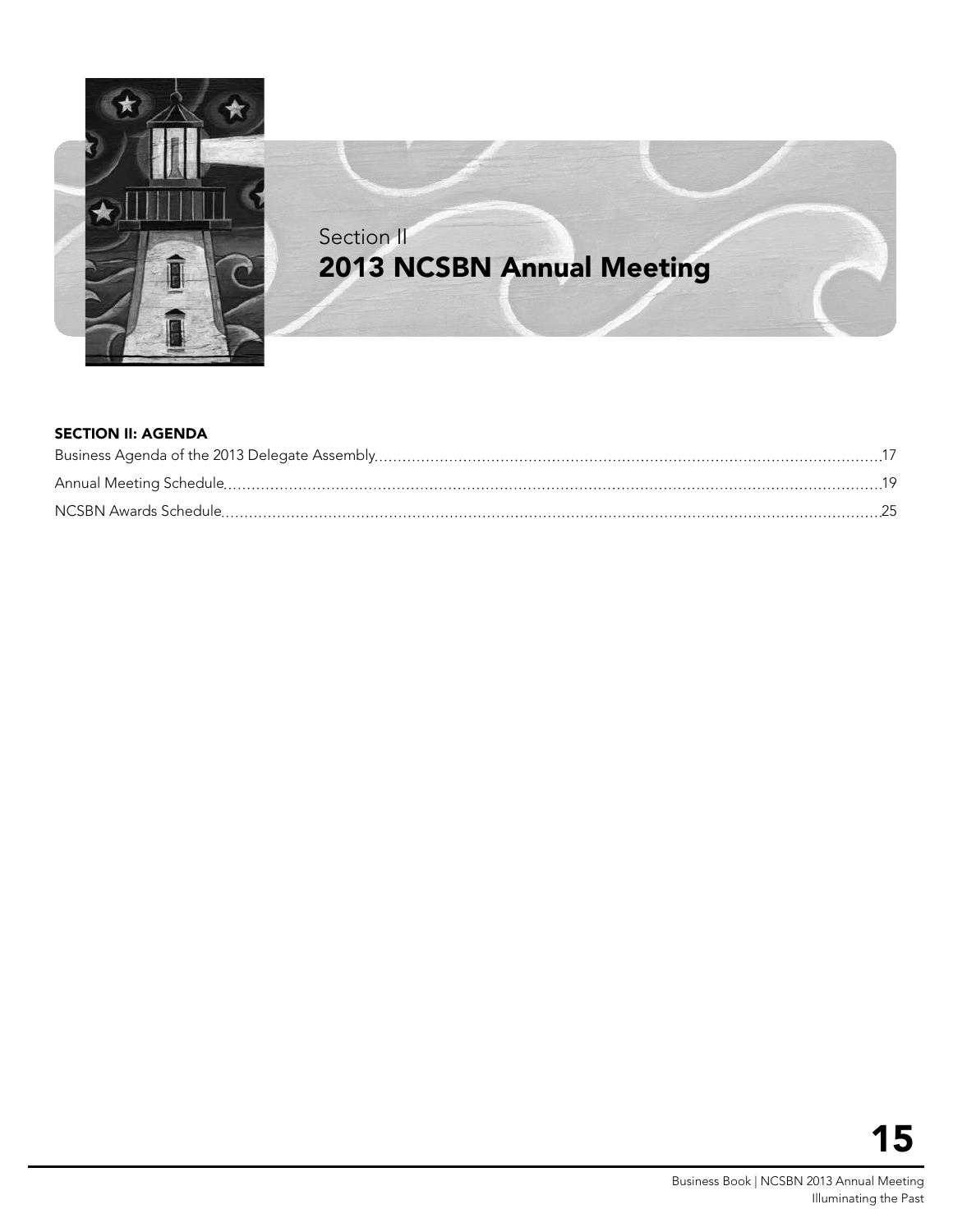### Business Book | NCSBN 2013 Annual Meeting Illuminating the Past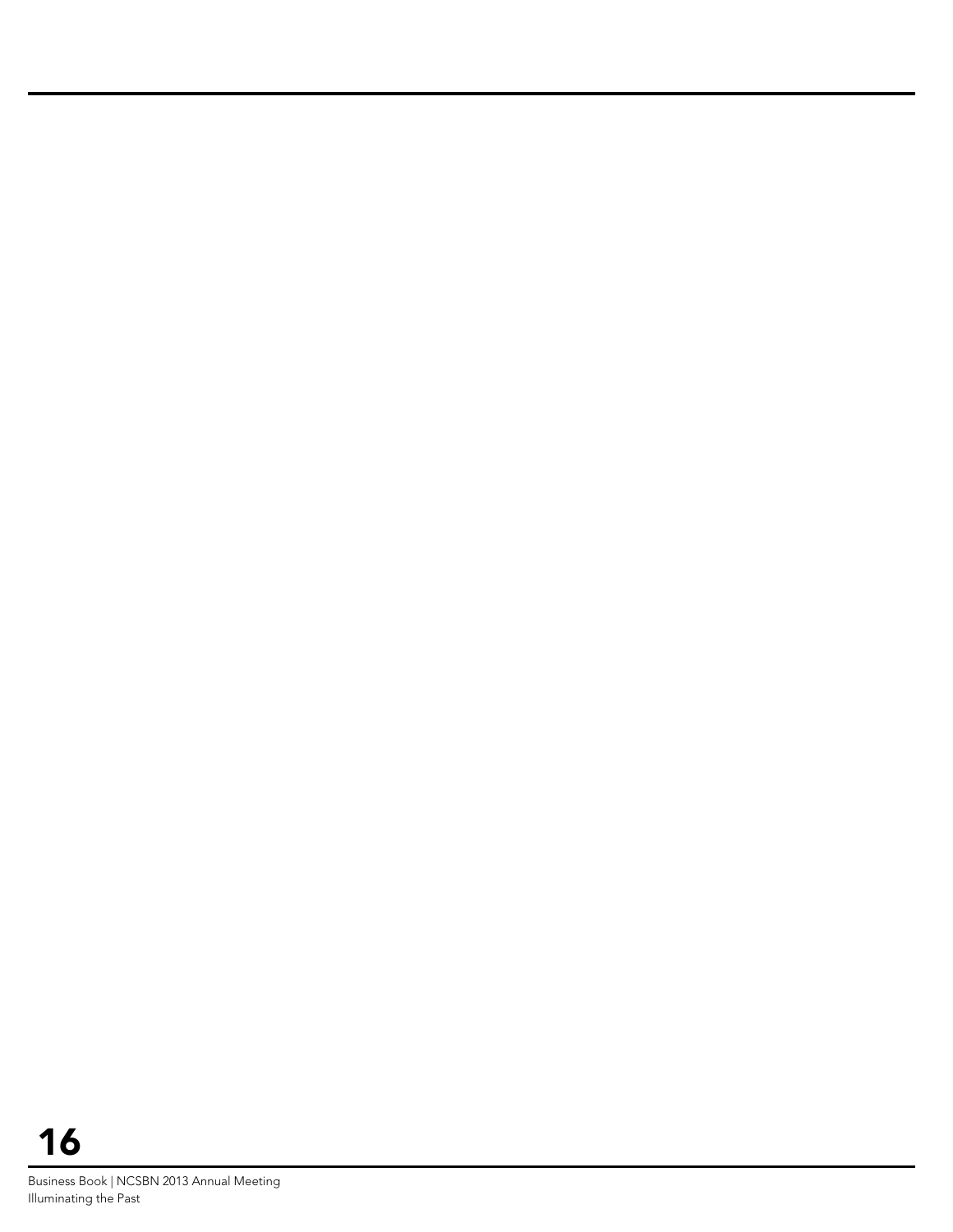# <span id="page-2-0"></span>Business Agenda of the 2013 Delegate Assembly

## Wednesday, Aug. 14, 2013

9:30 -11:00 am

### Opening Ceremonies

- Introductions
- Announcements

### Opening Report

- Credentials Report
- Adoption of Standing Rules

### Adoption of Agenda

### Report of the LEADERSHIP SUCCESSION **COMMITTEE**

- **Presentation of the Slate of Candidates**
- Nominations from Floor
- Approval of the Slate of Candidates

### President's Address

CEO's Address

## Thursday, Aug. 15, 2013

8:30-9:00 am

### Election and Results

## Friday, Aug. 16, 2013

### 10:30 am-12:00 pm

### Board of Directors' Recommendations

- Adopt the proposed 2014–2016 Strategic Initiatives.
- Adopt the proposed amendments to the NCSBN Bylaws.
- Adopt the proposed revision to the Member Board Agreement.
- Approve setting the member board membership fee to zero upon adoption of the revised Member Board Agreement.
- Adopt proposed Model Education Rules.
- Adopt the Association of Registered Nurses of Newfoundland & Labrador as an Associate Member of NCSBN.
- Adopt the College of Licensed Practical Nurses of Manitoba as an Associate Member of NCSBN.
- Adopt the Nursing & Midwifery Board of Ireland as an Associate Member of NCSBN.

### NCLEX® EXAMINATION COMMITTEE RECOMMENDATIONS

■ Adopt the proposed 2014 NCLEX-PN® Test Plan.

### new business

Closing Ceremony

### Adjournment

Note: Business conducted during the Delegate Assembly will be continuous, advancing through the agenda as time and discussion permit.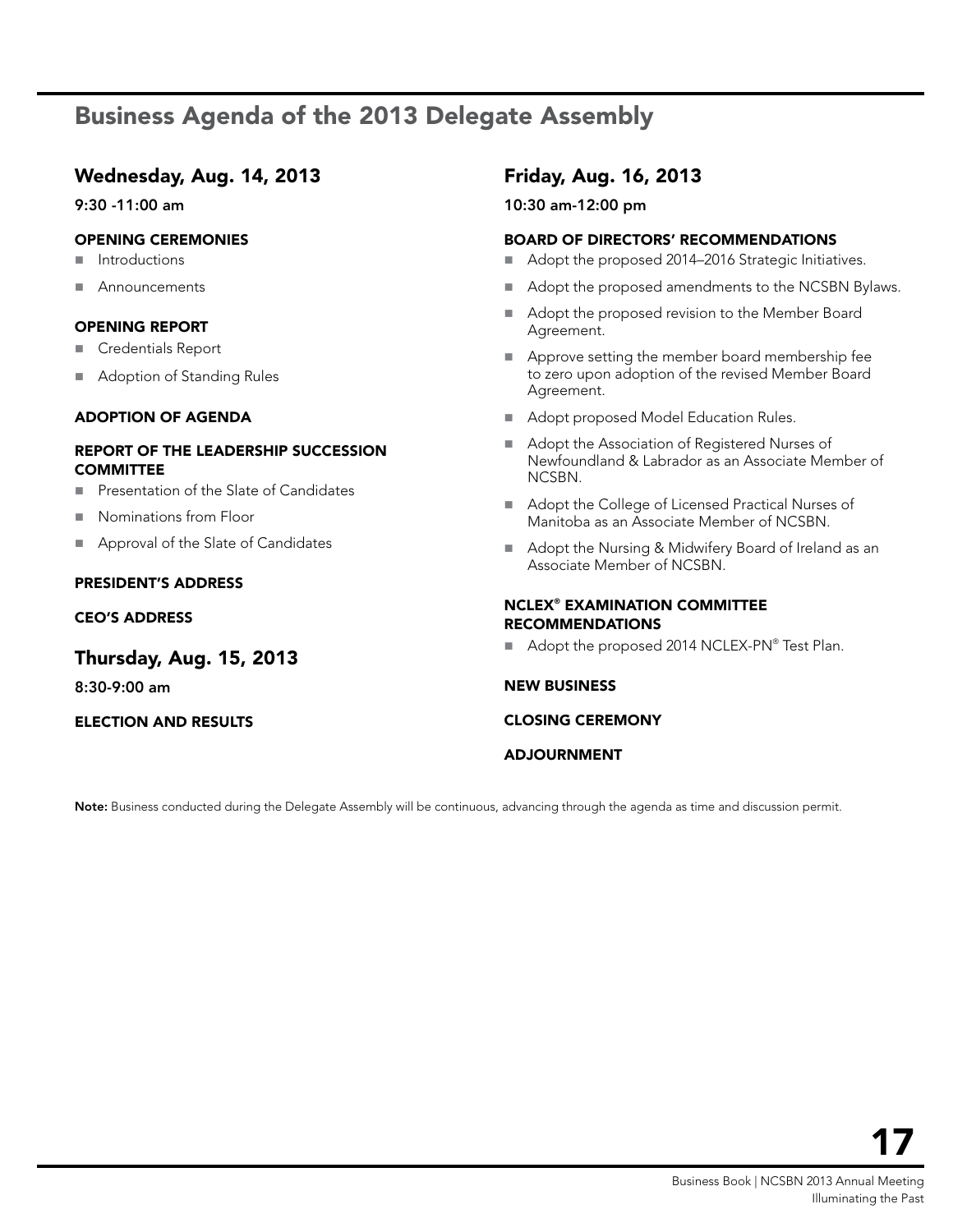# 18

Business Book | NCSBN 2013 Annual Meeting Illuminating the Past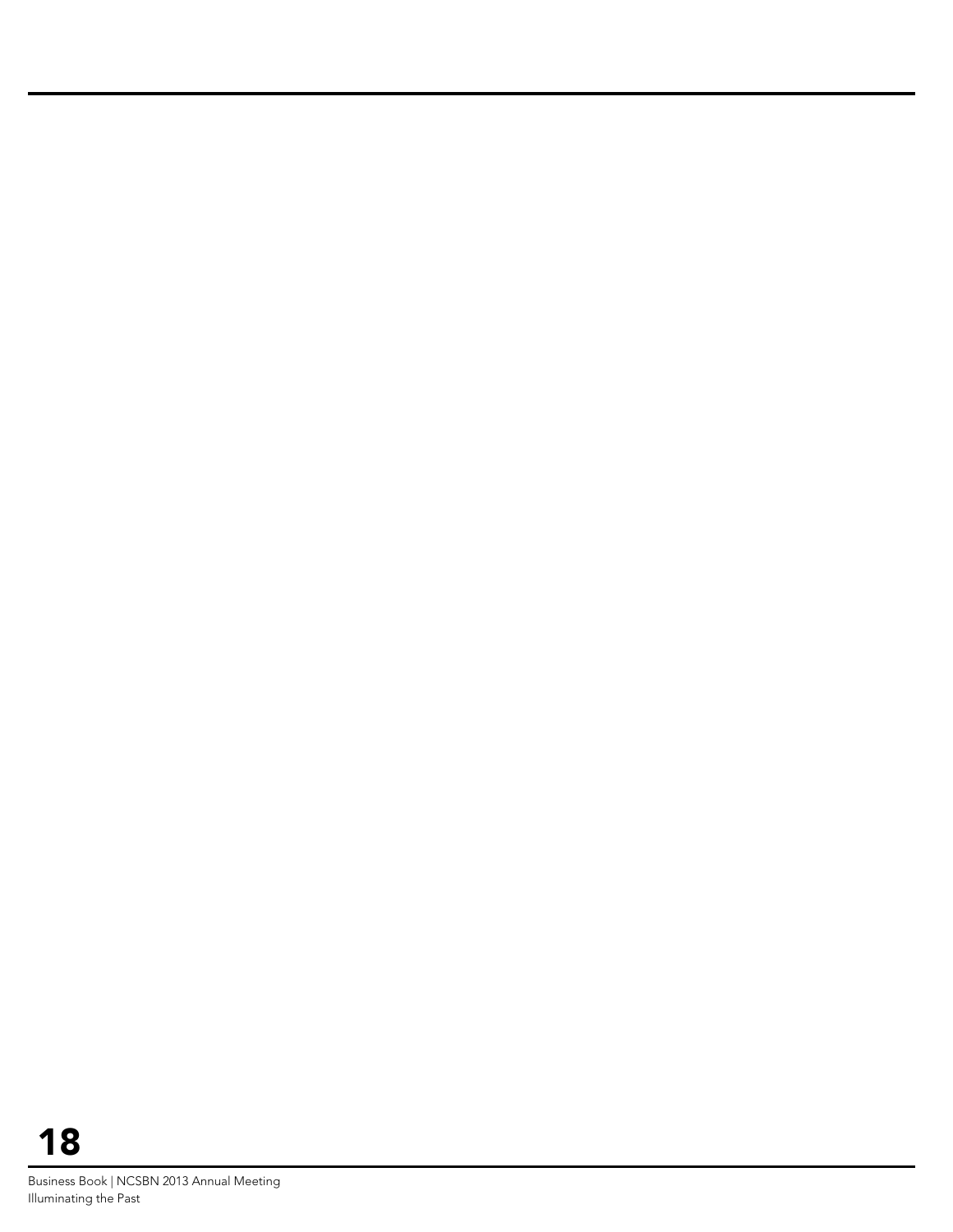# <span id="page-4-0"></span>Annual Meeting Schedule

### Tuesday, Aug. 13, 2013

| 9:00 am-5:00 pm<br>551AB                  | <b>Nurse Licensure Compact Administrators (NLCA) Meeting</b><br>Open to members of NCSBN and the NLCA.                                                                                                                                                                                                                                                                      |
|-------------------------------------------|-----------------------------------------------------------------------------------------------------------------------------------------------------------------------------------------------------------------------------------------------------------------------------------------------------------------------------------------------------------------------------|
| 2:00-5:30 pm<br><b>Ballroom Foyer</b>     | <b>Registration Opens</b><br>Visit the registration desk to receive your registration materials and name badge. Name<br>badges must be worn at all times in order to enter the NCSBN Annual Meeting sessions<br>and events.                                                                                                                                                 |
| $4:00 - 5:00$ pm<br>558A                  | Nominee from the Floor Interviews with the Leadership Succession<br>Committee (LSC)<br>Any member who intends to be nominated from the floor is required to submit their<br>completed nomination form and must meet with the LSC the day before adoption of the<br>slate of candidates by the Delegate Assembly. Please contact execoffice@ncsbn.org to<br>schedule a time. |
| $6:00 - 8:00$ pm                          | <b>NCSBN Welcome Reception</b><br>Waterplace Restaurant<br>1 Finance Way<br>Providence, RI 02903                                                                                                                                                                                                                                                                            |
|                                           | NCSBN welcomes all attendees to the 2013 Annual Meeting. Please join us at the<br>Waterplace Restaurant for a networking reception. This is also an opportunity to meet<br>your 2013 candidates.                                                                                                                                                                            |
|                                           | Tickets will be included in the registration packets of those who opted to attend during<br>online registration. The reception is open to attendees only. Tickets must be presented to<br>enter the reception. The restaurant is four blocks from the hotel.                                                                                                                |
|                                           | Trolleys depart at 5:45 pm and run continuously until 8:00 pm.                                                                                                                                                                                                                                                                                                              |
| WEDNESDAY, AUG. 14, 2013                  |                                                                                                                                                                                                                                                                                                                                                                             |
| 7:30 am-5:00 pm<br><b>Ballroom Foyer</b>  | Registration<br>Visit the registration desk to receive your registration materials and name badge. Name<br>badges must be worn at all times in order to enter the NCSBN Annual Meeting sessions.                                                                                                                                                                            |
| $7:30 - 9:30$ am<br><b>Ballroom Foyer</b> | <b>Exhibit Showcase</b><br>Stop by the Exhibit Showcase to learn about products and services pertinent to the work<br>of boards of nursing.                                                                                                                                                                                                                                 |

7:30–9:30 am *Ballroom Foyer*

7:45 –8:00 am *Ballroom A-C*

Resolutions Committee Meeting

Continental Breakfast

Open to Resolutions Committee members only.

Schedule and locations are Subject to Change.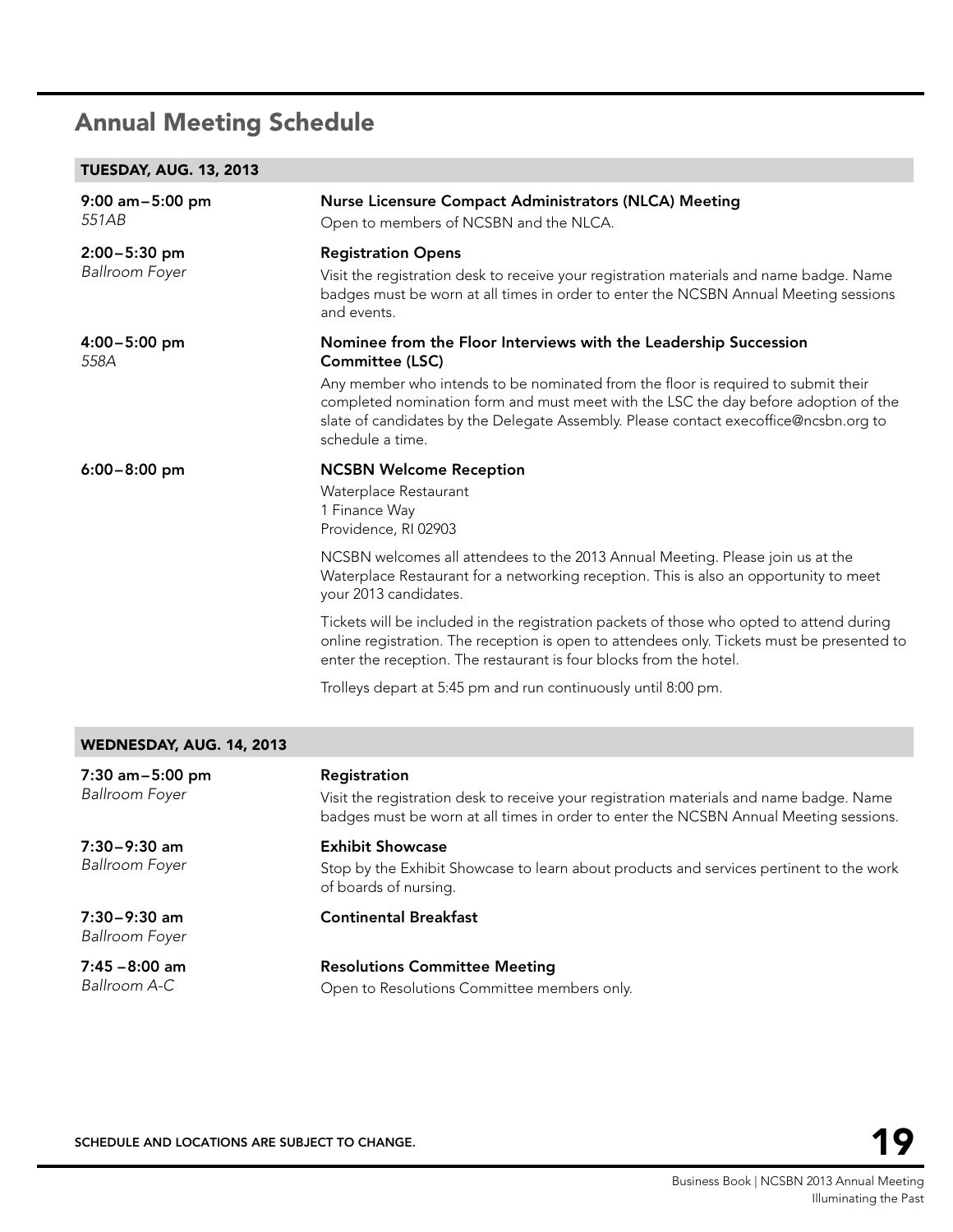8:00–9:00 am *555AB*

9:30–11:00 am *Ballroom A-C*

### Delegate Orientation

Open to all attendees.

### Delegate Assembly: Opening Ceremony

Welcome from the Rhode Island Board of Nurse Registration and Nursing Education.

- **Dening Ceremony** 
	- **Introductions**
	- **Announcements**
- Opening Reports
	- **Credentials**
	- **Adoption of the Standing Rules**
- Adoption of Agenda
- Report of the LSC
	- Presentation of the 2013 Slate of Candidates
	- **Nominations from Floor**
	- Approval of the 2013 Slate of Candidates

#### President's Address

*Myra Broadway, JD, MS, RN President, NCSBN Board of Directors Executive Director, Maine State Board of Nursing*

### CEO's Address

*Kathy Apple, MS, RN, FAAN CEO, NCSBN*

11:00am–12:00 pm *Ballroom A-C*

### Candidate Forum

*Sue Petula, PhD, MSN, RN, NEA-BC, FRE Chair, NCSBN Leadership Succession Committee Board Staff, Pennsylvania State Board of Nursing* 

12:00 –1:30 pm *Exhibit Hall D*

35th Anniversary Luncheon Honoring Elaine Ellibee

Business Book | NCSBN 2013 Annual Meeting Illuminating the Past

Schedule and locations are Subject to Change.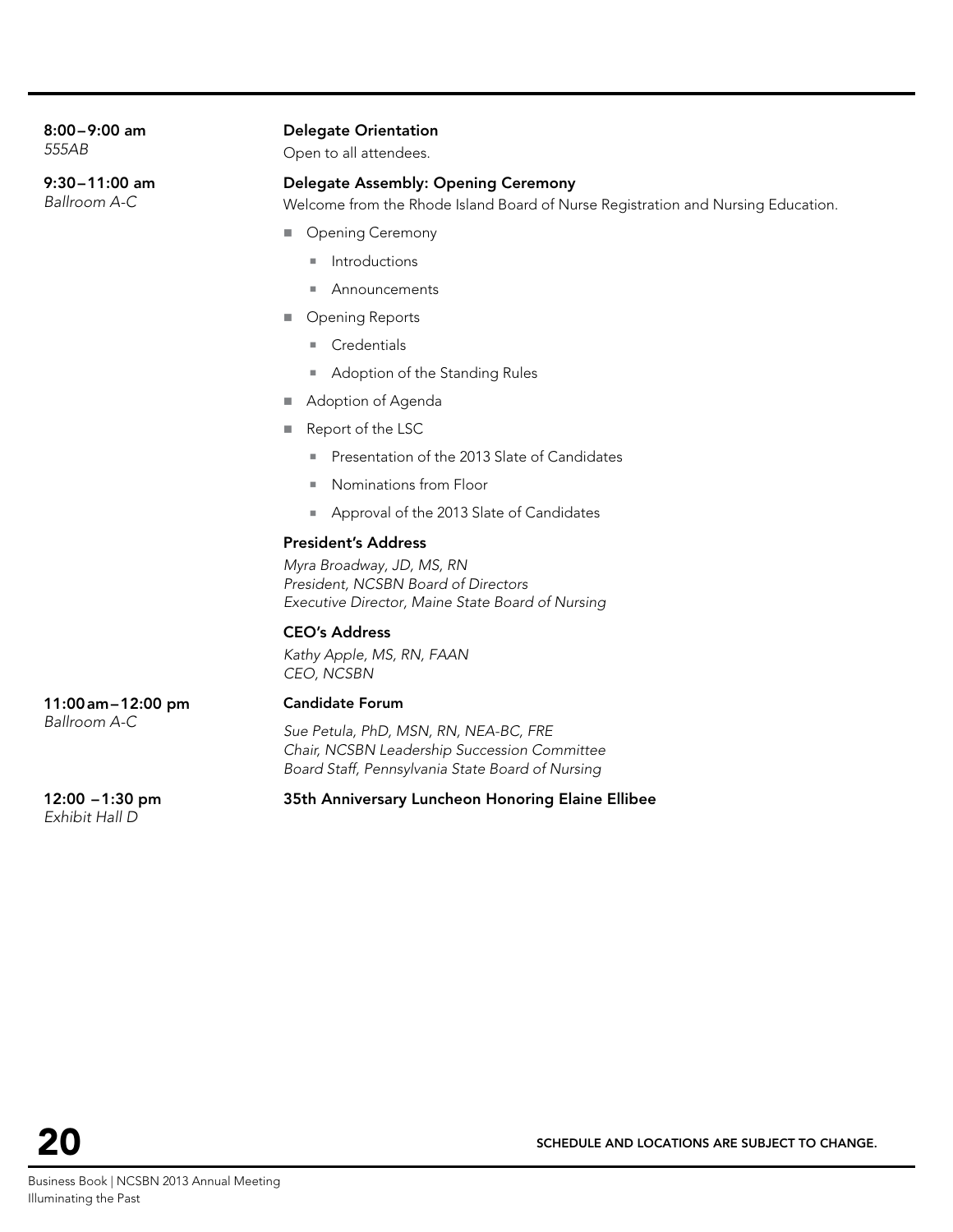| $1:30-3:15$ pm<br><b>Ballroom A-C</b>     | <b>Committee Forums</b>                                                                                                                                 |
|-------------------------------------------|---------------------------------------------------------------------------------------------------------------------------------------------------------|
|                                           | <b>Finance Committee</b>                                                                                                                                |
|                                           | Julia L. George, MSN, RN, FRE                                                                                                                           |
|                                           | Treasurer, NCSBN Board of Directors                                                                                                                     |
|                                           | Executive Director, North Carolina Board of Nursing                                                                                                     |
|                                           | <b>NCLEX<sup>®</sup></b> Examination Committee Forum                                                                                                    |
|                                           | Janice I. Hooper, PhD, RN                                                                                                                               |
|                                           | Chair, NCLEX Examination Committee                                                                                                                      |
|                                           | Board Staff, Texas Board of Nursing                                                                                                                     |
|                                           | <b>Bylaws Committee Forum</b>                                                                                                                           |
|                                           | Nathan Goldman, JD                                                                                                                                      |
|                                           | Chair, Bylaws Committee                                                                                                                                 |
|                                           | General Counsel, Kentucky Board of Nursing                                                                                                              |
|                                           | <b>Member Board Agreement Review Committee</b>                                                                                                          |
|                                           | Lori Scheidt, MBA-HCM                                                                                                                                   |
|                                           | Chair, Member Board Agreement Review Committee                                                                                                          |
|                                           | Executive Director, Missouri State Board of Nursing                                                                                                     |
|                                           | <b>Distance Learning Education Committee</b>                                                                                                            |
|                                           | Bobby Lowery, PhD, MN, FNP-BC                                                                                                                           |
|                                           | Chair, Distance Learning Education Committee                                                                                                            |
|                                           | Board Member, North Carolina Board of Nursing                                                                                                           |
| $3:00 - 5:00$ pm<br>558B                  | <b>NCSBN NCLEX® Policy Review Session</b>                                                                                                               |
|                                           | Open to NCSBN members only. Opportunity for members to review the NCSBN                                                                                 |
|                                           | Examinations Policies referenced at the Member Board Agreement Review Committee                                                                         |
|                                           | Forum.                                                                                                                                                  |
| $3:00 - 5:30$ pm<br>558A                  | <b>Parliamentarian Office Hours</b>                                                                                                                     |
|                                           | Take this opportunity to ask the parliamentarian questions and/or submit resolutions.<br>Resolutions must be submitted by 3:30 pm on Thursday, Aug. 15. |
| $3:15 - 3:30$ pm<br><b>Ballroom Foyer</b> | <b>Exhibit Showcase Break</b>                                                                                                                           |
|                                           | Stop by the Exhibit Showcase to learn about products and services pertinent to the work                                                                 |
|                                           | of boards of nursing.                                                                                                                                   |
| $3:30 - 5:00$ pm<br>Ballroom A-C          | The Future Direction of NCSBN: A Dialogue                                                                                                               |
|                                           | Join President Broadway and Area Directors for discussion about the NCSBN strategic<br>initiatives and future of NCSBN. Open to all attendees.          |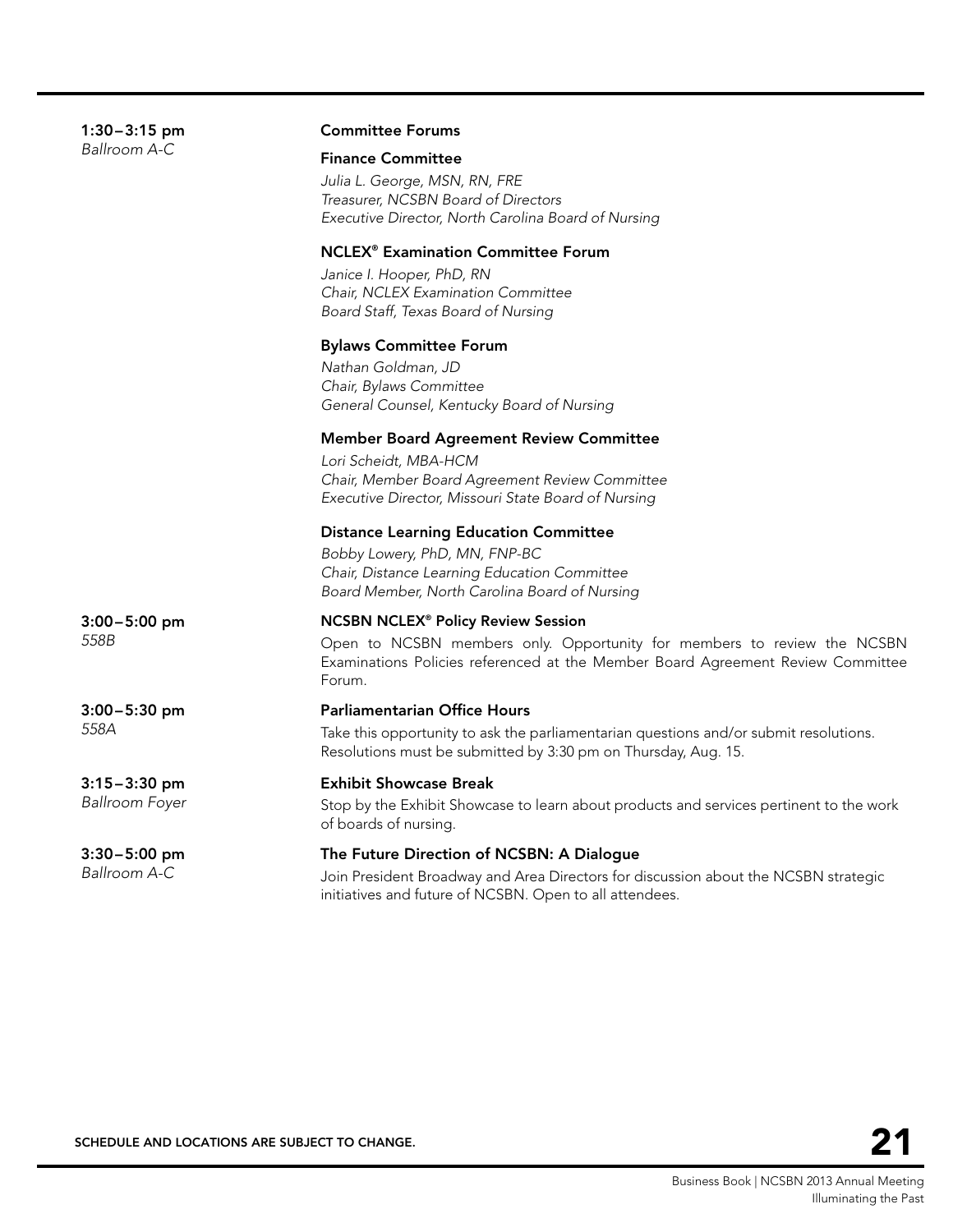### Thursday, Aug. 15, 2013

| 7:30 am-3:30 pm<br><b>Ballroom Foyer</b>  | Registration                                                                                                                                                                                                                                                                          |
|-------------------------------------------|---------------------------------------------------------------------------------------------------------------------------------------------------------------------------------------------------------------------------------------------------------------------------------------|
| $7:30 - 8:30$ am<br><b>Ballroom Foyer</b> | <b>Exhibit Showcase</b><br>Stop by the Exhibit Showcase to learn about products and services pertinent to the work<br>of boards of nursing.                                                                                                                                           |
| $7:30 - 8:30$ am<br><b>Ballroom Foyer</b> | <b>Continental Breakfast</b>                                                                                                                                                                                                                                                          |
| $8:30 - 9:00$ am<br><b>Ballroom A-C</b>   | Delegate Assembly: Election Followed by Results<br>Delegates will participate in electronic voting, which will immediately be followed by<br>announcing the results in an open session.                                                                                               |
| $9:00 - 10:00$ am<br><b>Ballroom A-C</b>  | The Wit and Wisdom of Abraham Lincoln<br>Gene Griessman, PhD                                                                                                                                                                                                                          |
|                                           | Time has not diminished the power of Lincoln's insights on leadership, diversity, self-<br>improvement, will power and persistence. You will learn unforgettable lessons from one<br>of the greatest historical figures of all time in an exciting, fun-filled, poignant performance. |
| 10:00-10:30 am                            | <b>Exhibit Showcase Break</b>                                                                                                                                                                                                                                                         |
| <b>Ballroom Foyer</b>                     | Stop by the Exhibit Showcase to learn about products and services pertinent to the work<br>of boards of nursing.                                                                                                                                                                      |
| 10:30-11:15 am                            | A Voice of Patient Engagement                                                                                                                                                                                                                                                         |
| <b>Ballroom A-C</b>                       | Dave "e-patient Dave" deBronkart                                                                                                                                                                                                                                                      |
|                                           | deBronkart, widely known as "e-Patient Dave," is a cancer patient and blogger who has<br>become a noted activist for health care transformation through participatory medicine and<br>personal health data rights.                                                                    |
| 11:15 am-12:00 pm                         | Dialogue with the NCSBN President                                                                                                                                                                                                                                                     |
| <b>Ballroom A-C</b>                       | Myra Broadway, JD, MS, RN<br>President, NCSBN Board of Directors<br>Executive Director, Maine State Board of Nursing                                                                                                                                                                  |
|                                           | Join President Broadway for an interactive presentation about your concerns and insights<br>on nursing regulation.                                                                                                                                                                    |
| 12:00-3:30 pm                             | Knowledge Network Lunches                                                                                                                                                                                                                                                             |
|                                           | NCSBN Knowledge Networks are brainstorming discussions regarding regulatory trends<br>and issues.                                                                                                                                                                                     |
|                                           | Choose from the following options:                                                                                                                                                                                                                                                    |
| 553A                                      | <b>Consumer Member Network</b><br>п<br>Open to consumer/public members only                                                                                                                                                                                                           |
| 551AB                                     | <b>NCSBN Executive Officers</b><br>п<br>Open to NCSBN Executive Officers only                                                                                                                                                                                                         |
| 552AB                                     | <b>NCSBN Board Presidents</b>                                                                                                                                                                                                                                                         |
|                                           | ×<br>Open to NCSBN Board Presidents only                                                                                                                                                                                                                                              |
| <b>Ballroom D-E</b>                       | <b>Regulatory Network</b><br>$\mathcal{L}_{\mathcal{A}}$<br>Open to all attendees                                                                                                                                                                                                     |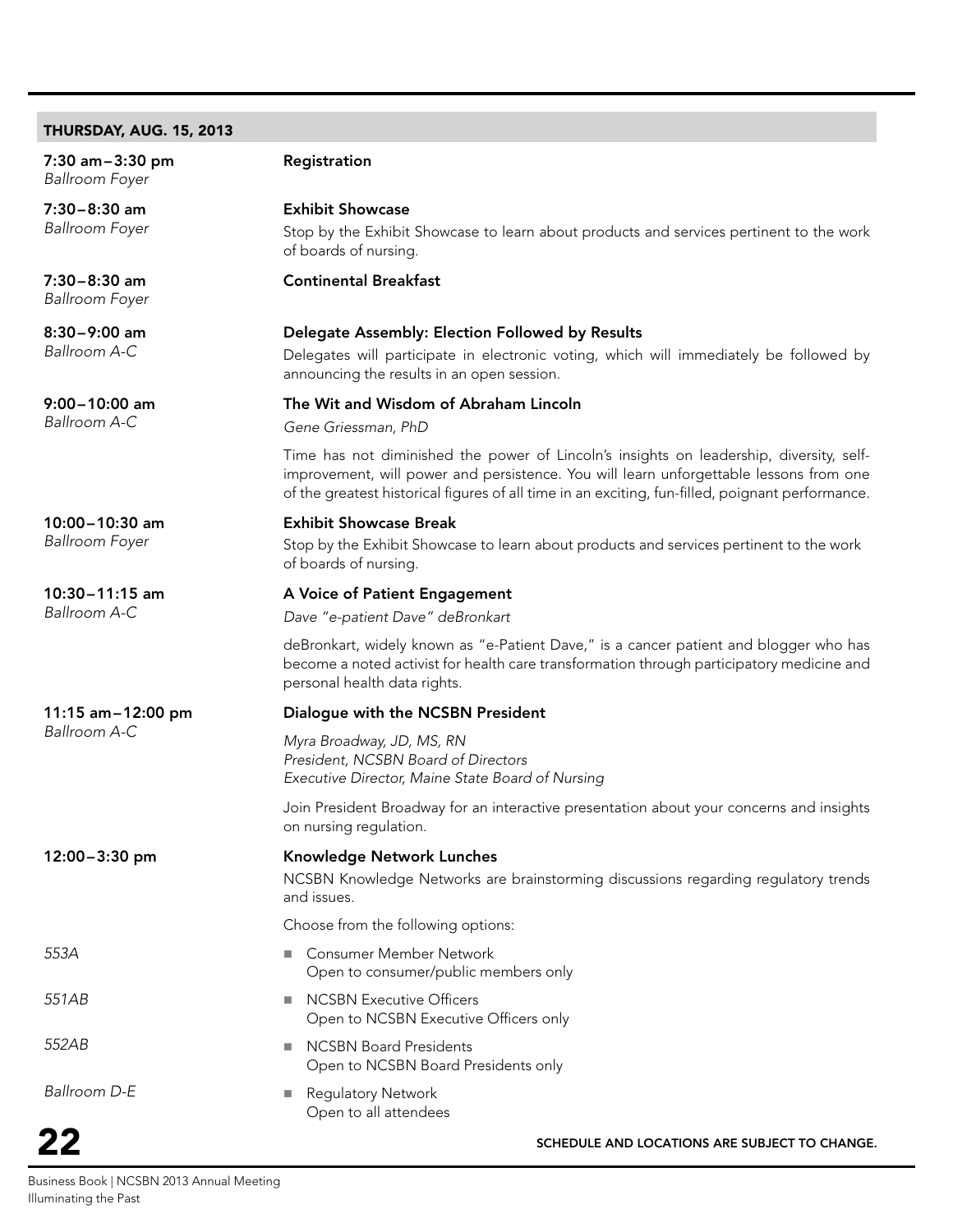| $2:00-3:30$ pm<br>558A                     | <b>Parliamentarian Office Hours</b><br>Take this opportunity to ask the parliamentarian questions and/or submit resolutions.<br>Resolutions must be submitted by 3:30 pm on Thursday, Aug. 15.                                                                                      |
|--------------------------------------------|-------------------------------------------------------------------------------------------------------------------------------------------------------------------------------------------------------------------------------------------------------------------------------------|
| $3:30 - 4:30$ pm<br>558A                   | <b>Resolutions Committee Meeting</b><br>Open to Resolutions Committee members only.                                                                                                                                                                                                 |
| $6:00 - 6:30$ pm<br>Exhibit Hall D Foyer   | <b>Awards Reception</b><br><b>Evening Cocktail Attire</b>                                                                                                                                                                                                                           |
| $6:30 - 10:00$ pm<br>Exhibit Hall D        | Awards Ceremony followed by Dinner and Gala<br><b>Evening Cocktail Attire</b>                                                                                                                                                                                                       |
| <b>FRIDAY, AUG. 16, 2013</b>               |                                                                                                                                                                                                                                                                                     |
| $8:00 - 9:00$ am<br>Ballroom A-C           | <b>Pearson VUE Sponsored Breakfast</b>                                                                                                                                                                                                                                              |
| $9:00 - 10:00$ am<br><b>Ballroom A-C</b>   | <b>Alternative Futures for State Boards of Nursing</b><br>Jonathan C. Peck<br>President and Senior Futurist, Institute for Alternative Futures                                                                                                                                      |
|                                            | Peck provides a wide range of research, consulting, speaking, meeting design and<br>facilitation services. His work on the future of health spans scientific, economic, political<br>and social changes that can be addressed with an understanding of complex systems<br>dynamics. |
| 10:00-10:30 am<br><b>Ballroom Foyer</b>    | <b>Break</b>                                                                                                                                                                                                                                                                        |
| 10:30 am-12:00 pm<br>Ballroom A-C          | <b>Delegate Assembly</b><br><b>New Business</b><br>a a                                                                                                                                                                                                                              |
|                                            | <b>Closing Ceremonies</b><br>$\Box$                                                                                                                                                                                                                                                 |
| 11:30 am-12:30 pm<br><b>Ballroom Foyer</b> | <b>Boxed Lunch</b>                                                                                                                                                                                                                                                                  |
| 12:00-2:00 pm<br>Rotunda                   | Post-Delegate Assembly Board of Directors Meeting<br>The FY14 Board of Directors will hold a brief meeting immediately following Delegate<br>Assembly. Agenda and materials will be provided at the meeting. FY14 NCSBN Board of<br>Directors only.                                 |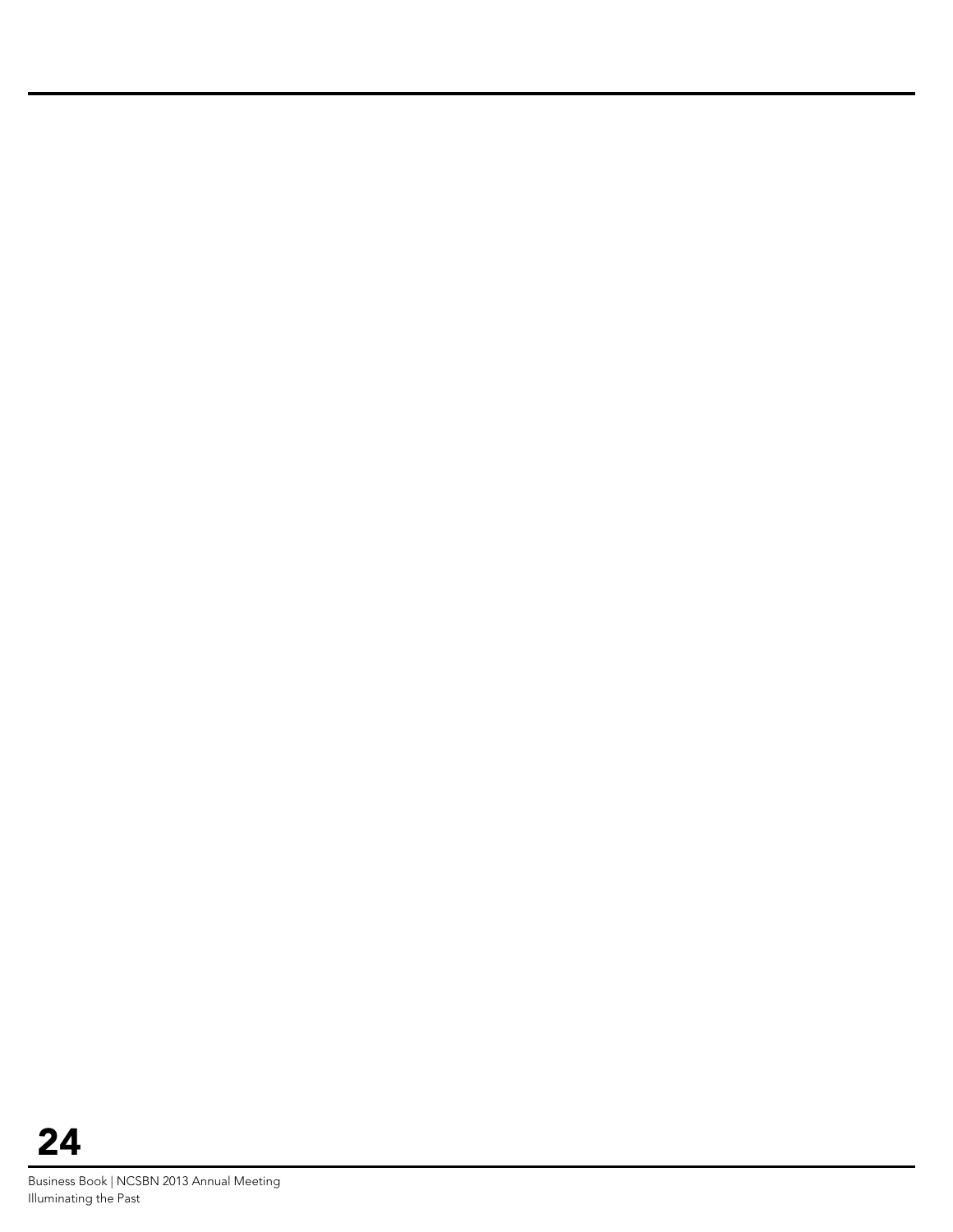# <span id="page-10-0"></span>NCSBN Awards Schedule

On Aug. 15, 2013, NCSBN will recognize its dedicated and exceptional membership and guests at its annual awards ceremony. The following award recipients will be honored:



### R. Louise McManus Award

*Betsy Houchen, JD, MS, RN Executive Director, Ohio Board of Nursing*

The R. Louise McManus Award is the most prestigious award. Individuals nominated for this award shall have made sustained and significant contributions through the highest commitment and dedication to the purposes of NCSBN.



Elaine Ellibee Award *Linda R. Rounds, PhD, FNP, RN, FAANP Former Board President, Texas Board of Nursing*

The Elaine Ellibee Award is granted to a member who has served as a president and who has made significant contributions to



## Meritorious Service Award

*Constance Kalanek, PhD, RN, FRE Executive Director, North Dakota Board of Nursing*

The Meritorious Service Award is granted to a member for significant contributions to the purposes of NCSBN.



### Distinguished Achievement Award

*Lorinda Inman, MSN, RN Former Executive Director, Iowa Board of Nursing*

The Distinguished Achievement Award is granted to an individual or external organization whose contributions or accomplishments has impacted NCSBN's mission and goals.

### Exceptional Contribution Award

*Susan L. Woods, PhD, RN, FAAN Commission Member, Washington State Nursing Care Quality Assurance Commission*

The Exceptional Contribution Award is granted for significant contribution by a member who is not a president or executive officer.







## Regulatory Achievement Award

*North Dakota Board of Nursing*

The Regulatory Achievement Award recognizes the member board or associate member that has made an identifiable, significant contribution to the purposes of NCSBN in promoting public policy related to the safe and effective practice of nursing in the interest of public welfare.